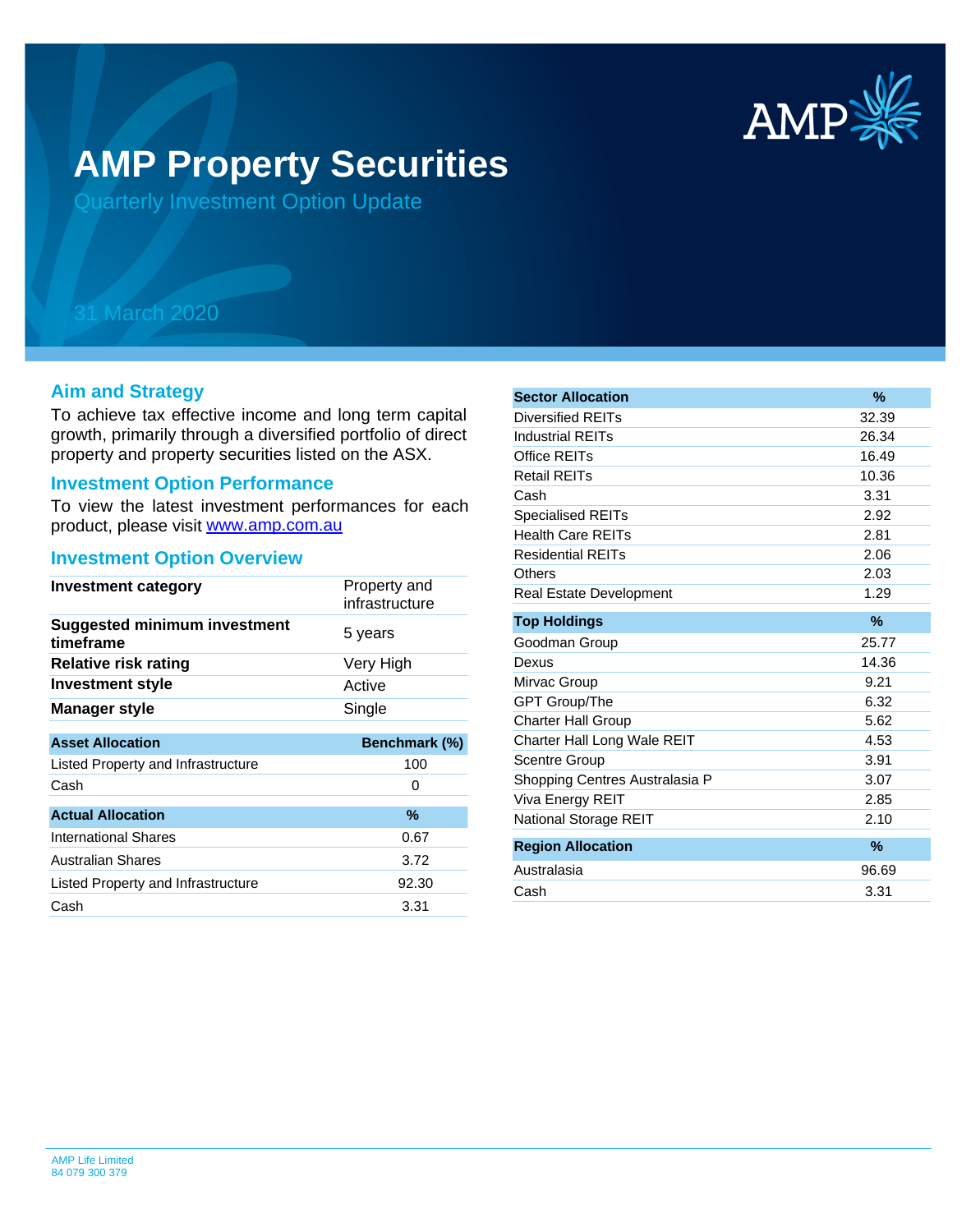#### **Market Review**

After rallying strongly early in the quarter, the Australian listed real estate market fell very sharply over February and March. The sector underperformed the broader Australian share market, which also fell significantly, due to deeper concerns about the spread of COVID-19 and the economic impact of the extensive containment measures. In this highly uncertain environment, many Australian listed real estate companies withdrew their earnings guidance for financial year 2019-20 whilst some suspended dividends.

Late in the quarter some support was received from the Federal Government in the form of unprecedented stimulus packages, totalling around A\$200 billion or 10% of GDP, designed to financially see Australians through a harsh (albeit likely temporary) downturn. The RBA also cut the official cash rate to a new low of 0.25%, as well as announcing it would purchase government bonds to maintain the 3-year bond yield at 0.25%. It will also provide cheap funding to Australian banks to support lending to small and medium-sized businesses. The Australian Prudential Regulation Authority also relaxed some capital controls. In other measures, the Federal Government announced a six-month moratorium on evictions of tenants experiencing financial distress. In response, Australian banks will allow both residential and commercial landlords to delay loan repayments by up to six months.

#### **Outlook**

Australian listed real estate will likely be subject to near-term volatility, which is affecting all markets, due to deepened concerns about the spread of COVID-19 and the impact of the extensive containment measures on economic activity in Australia and globally. Social distancing is expected to dramatically impact the retail segment as foot traffic weakens and consumer confidence falls. In what was already difficult conditions, retail landlords are likely to come under pressure as tenants push for rent relief or experience credit issues. The residential segment is also expected to come under pressure as unemployment rises. The office segment should be more resilient as office leases are generally long term, and the industrial segment should remain robust, especially properties exposed to the expected increases in online shopping and data usage.